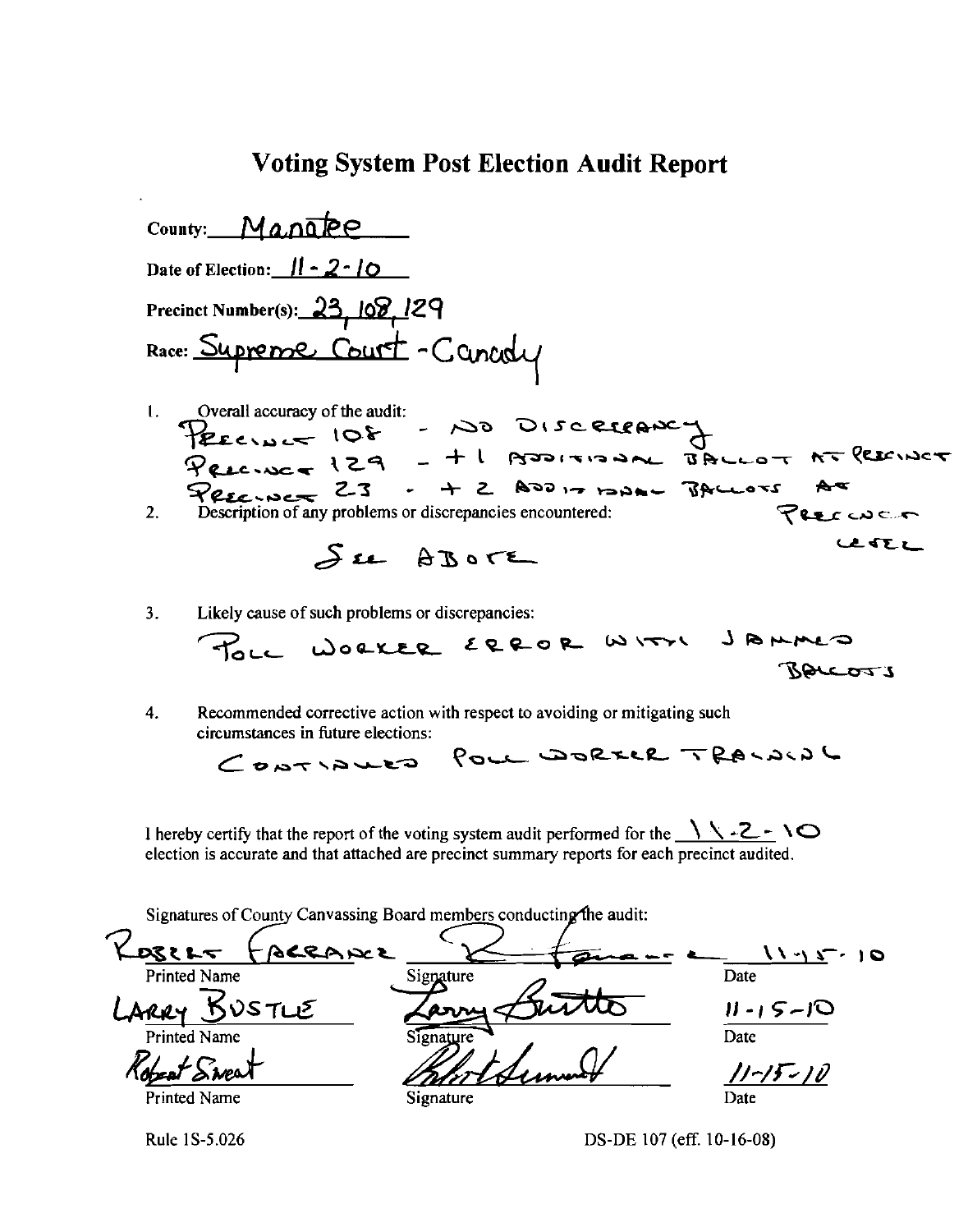## **Precinct Summary**

Race Audited: <u>Suppente</u> Court CANADY

Precinct Number:  $\frac{23}{ }$ 

| Candidate Name or Issue Choice | Voting System<br>Total | Manual Public<br>Tally Total | Difference $(+ or -)$ |
|--------------------------------|------------------------|------------------------------|-----------------------|
| lES                            | 1017                   | $\sqrt{018}$                 | $+ i$                 |
|                                | 530                    | $\overline{531}$             | $\pm$                 |
|                                |                        |                              |                       |
|                                |                        |                              |                       |
|                                |                        |                              |                       |
|                                |                        |                              |                       |
|                                |                        |                              |                       |
| $\bullet$                      |                        |                              |                       |
|                                |                        |                              |                       |
|                                |                        |                              |                       |
|                                |                        |                              |                       |

| Number of ballots overvoted:    |     |
|---------------------------------|-----|
| Number of ballots undervoted:   | 200 |
| Number of questionable ballots: |     |

(Attach a separate Precinct Summary for each precinct audited.)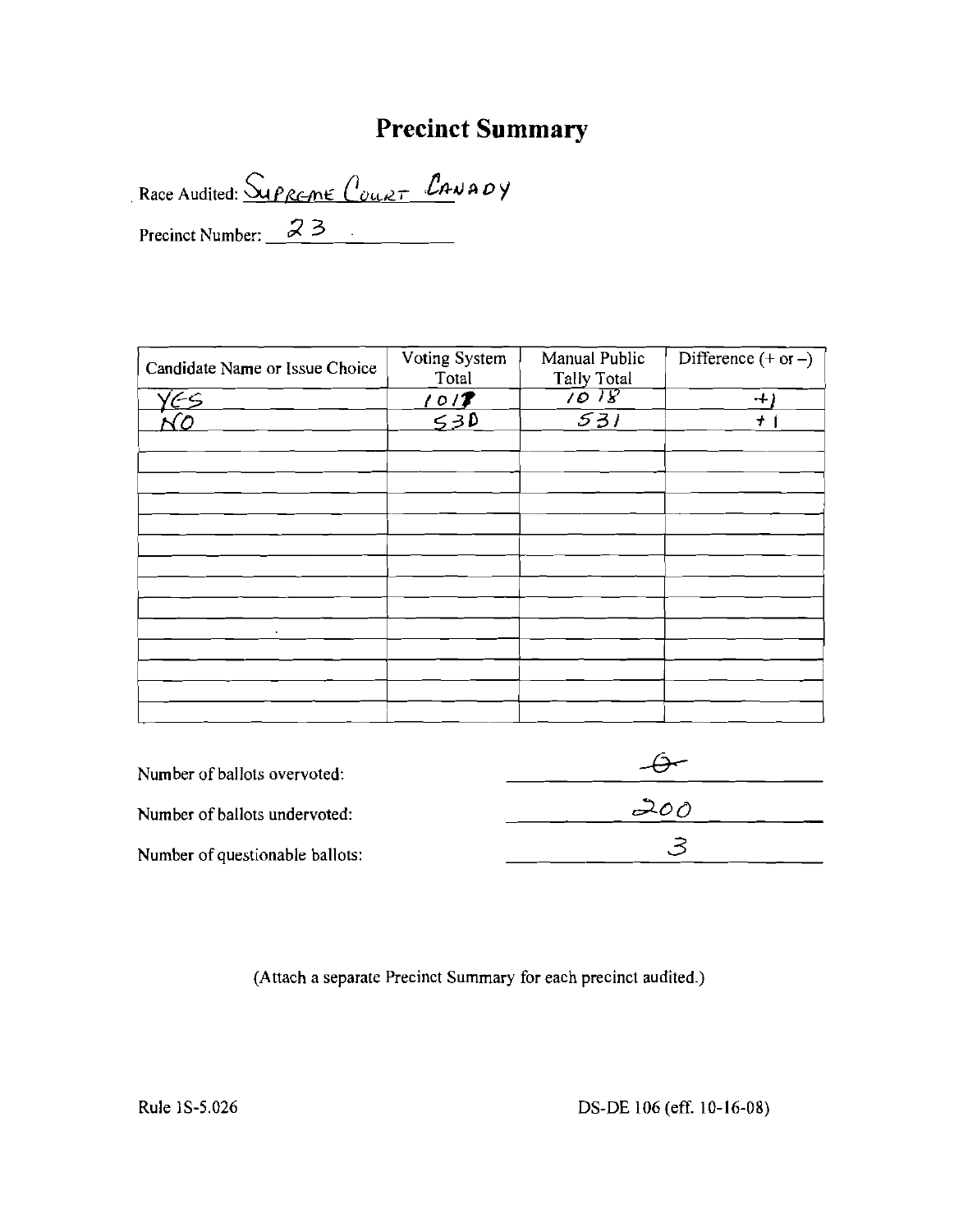| County: $\frac{M A \cup A T E E}{1 - 2 - 10}$<br>Precinct Number: 23<br>Race: SUPREME COURT CANADY                                                      |                   | <b>Audit Team Worksheet</b><br><b>Marksense Ballots</b> |                           |                            |               |
|---------------------------------------------------------------------------------------------------------------------------------------------------------|-------------------|---------------------------------------------------------|---------------------------|----------------------------|---------------|
|                                                                                                                                                         |                   |                                                         | <b>Manual Audit Tally</b> |                            |               |
| Candidate or Issue                                                                                                                                      | Early Voting (EV) | Election Day (ED)                                       | Absentee (AB)             | Provisional (PV)           | <b>Totals</b> |
| YGS.                                                                                                                                                    | 104               | 685                                                     | ユスク                       | <u>مى</u>                  | 1018          |
| N0                                                                                                                                                      | 58                | 36 Y                                                    | $\overline{p}$            |                            | ちる            |
| Write-in Candidates<br><b>Overvotes</b>                                                                                                                 |                   |                                                         |                           |                            |               |
| Undervotes<br><b>Ouestionable</b>                                                                                                                       | 2                 | $\overline{1}$ 4 $\overline{1}$<br>उ                    | 47                        |                            | 20 D<br>-3    |
| <b>Audit Team Members:</b><br>$0 & 11-15-10$<br>ROBBIE E. WALLACE<br>Date<br>Printed Name<br>$11 - 15 - 10$<br>WWE<br>Printed Name<br>Signature<br>Date |                   |                                                         |                           |                            |               |
| Rule 1S-5.026                                                                                                                                           |                   |                                                         |                           | DS-DE 105B (eff. 10-16-08) |               |

 $\mathcal{A}^{\text{max}}_{\text{max}}$ 

 $\mathcal{L}^{\text{max}}_{\text{max}}$  and  $\mathcal{L}^{\text{max}}_{\text{max}}$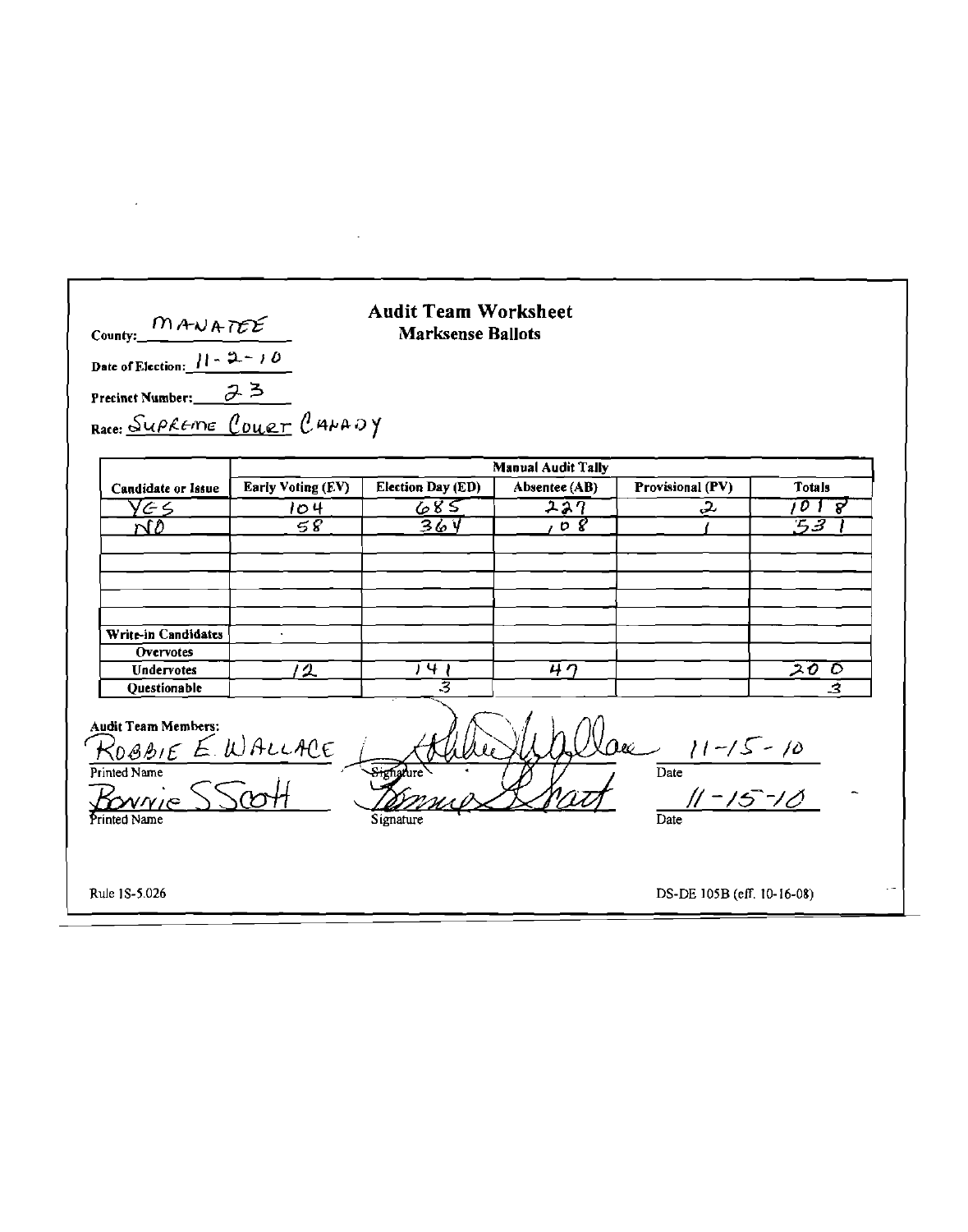| County: Manatee<br>Date of Election: $\frac{11}{11}$<br>Precinct Number:<br>Rac                                                                                                      | $71$ le<br>eme (burt-l'anady | <b>Audit Team Worksheet</b><br><b>DRE Ballots</b> |                           |                           |
|--------------------------------------------------------------------------------------------------------------------------------------------------------------------------------------|------------------------------|---------------------------------------------------|---------------------------|---------------------------|
|                                                                                                                                                                                      |                              |                                                   | <b>Manual Audit Tally</b> |                           |
| <b>Candidate or Issue</b>                                                                                                                                                            | Early Voting (EV)            | <b>Election Day (ED)</b>                          | Provisional (PV)          | <b>Totals</b>             |
| YES                                                                                                                                                                                  | دنف                          |                                                   |                           | e                         |
| NO                                                                                                                                                                                   | $\curvearrowright$           |                                                   |                           |                           |
|                                                                                                                                                                                      |                              |                                                   |                           |                           |
| <b>Write-in Candidates</b>                                                                                                                                                           |                              |                                                   | $\rightarrow$             |                           |
| <b>Undervotes</b>                                                                                                                                                                    |                              |                                                   |                           |                           |
| Audit Team Members;<br>ោ<br>10<br>Date<br>Printed Name<br>Signature<br>Begrell<br>Mari<br>iiane<br>$15$ 10<br>$\overline{\mathcal{L}}$<br>iancu<br>Signature<br>Printed Name<br>Date |                              |                                                   |                           |                           |
| Rule 1S-5.026                                                                                                                                                                        |                              |                                                   |                           | DS-DE 105A (eff. 10-16-08 |

 $\mathcal{L}^{\mathcal{L}}(\mathbf{w})$  and  $\mathcal{L}^{\mathcal{L}}(\mathbf{w})$  .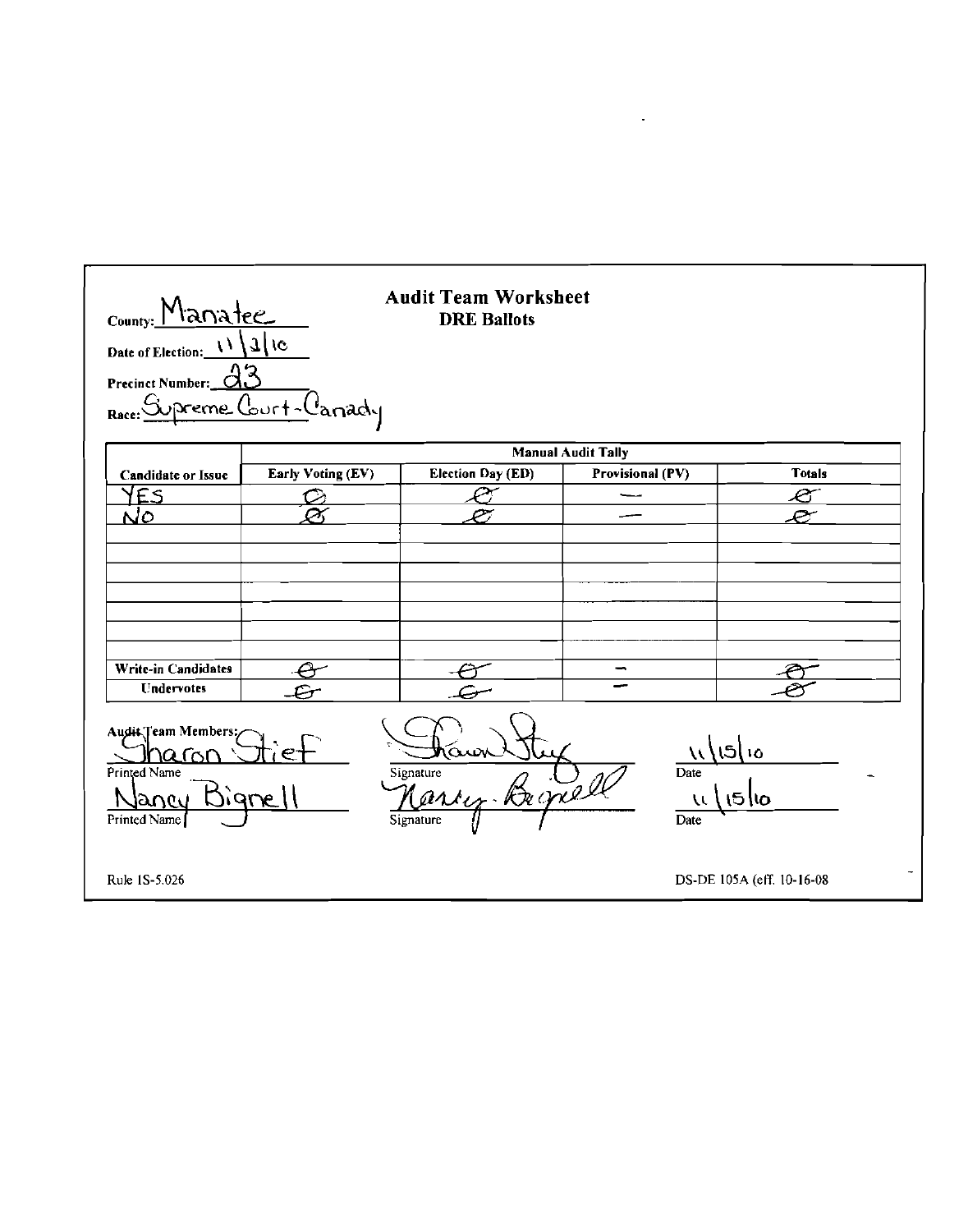Date:11/04/10<br>Time:19:08:08<br>Page:346 of 1311

### Statement of Votes Cast General Election 11-02-10 SOVC For Jurisdiction Wide, All Counters, All Races Unofficial Statement of Votes Cast

| <b>Total Votes</b><br>NO. Of<br><b>YES</b><br><b>NO</b><br>Reg. Voters<br>Times Blank<br>Times<br>Over Voted<br>Under<br>Voted<br>Votes<br>71.36%<br>1974<br>859<br>168<br>$\Omega$<br>$\mathbf 0$<br>246<br>28 64%<br>Total<br>613<br>Pct 22 / Northwest Baptist Church<br>2327<br>885<br>132<br>0<br>589<br>66.55%<br>33.45%<br>Precincts<br>$\mathbf 0$<br>296<br>2327<br>3.2<br>$\mathbf 0$<br>229<br>Absentee<br>61<br>$\bf{0}$<br>73 40%<br>83<br>26.60%<br>25<br>62 79%<br>37 21%<br>2327<br>129<br>$\Omega$<br>0<br>81<br>48<br>Early Voting<br>2327<br>50.00%<br>50 00%<br>Provisional<br>$\overline{2}$<br>$\theta$<br>0<br>0<br>218<br>67.77%<br>Total<br>2327<br>1328<br>$\Omega$<br>0<br>900<br>428<br>32.23%<br>Pct 23 / Redeemer Lutheran Church<br>2880<br>1047<br>Precincts<br>141<br>$\bf{0}$<br>$\mathbf 0$<br>684<br>65.33%<br>363<br>34 6 7%<br>2880<br>335<br>47<br>$\mathbf 0$<br>$\overline{0}$<br>67.76%<br>32.24%<br>Absentee<br>227<br>108<br>2880<br>162<br>12<br>64.20%<br>58.<br>35 80%<br><b>Early Voting</b><br>0<br>0<br>104<br>2880<br>$\mathbf 0$<br>33 33%<br>3<br>$\theta$<br>$\theta$<br>$\mathfrak{p}$<br>66 67%<br>Provisional<br>1547<br>200<br>Total<br>2880<br>$\Omega$<br>1017<br>65.74%<br>34 26%<br>$\Omega$<br>530<br>Pct 25 / Christ Espiscopal Church<br>888<br>280<br>44<br>0<br>0<br>6786%<br>32 14%<br>Preeincts<br>190<br>90<br>$\theta$<br>$\theta$<br>43 59%<br>Absentee<br>888<br>78<br>56.41%<br>34<br>21<br>44<br>885<br>33<br>72.73%<br>$\theta$<br>9<br>27.27%<br>Early Vnting<br>6<br>0<br>24<br>888<br>$\Omega$<br>$\Omega$<br>Provisional<br>$\bf{0}$<br>$\mathbf{0}$<br>$\theta$<br>$\Omega$<br>$\overline{71}$<br>34.02%<br>Total<br>388<br>391<br>$\Omega$<br>$\overline{0}$<br>258<br>65 98%<br>133<br>Pet 26 / Manatee River Garden Center<br>Preemets<br>866<br>320<br>$\mathbf 0$<br>26 88%<br>66<br>0<br>234<br>73.13%<br>86<br>Absentee<br>866<br>76<br>11<br>$\theta$<br>$\mathbf 0$<br>48<br>63.16%<br>36 84%<br>28<br>Early Voting<br>866<br>44<br>3<br>$\theta$<br>0<br>27<br>61.36%<br>38.64%<br>17<br>Provisional<br>866<br>$\Omega$<br>$\theta$<br>$\bf{0}$<br>0<br>$\bf{0}$<br>0<br>Total<br>$\overline{80}$<br>$\Omega$<br>309<br>$70.23\%$<br>29.77%<br>866<br>440<br>$\Omega$<br>131<br>Pct 27 / Manatee Central Library<br>1235<br>184<br>42<br>Precincts<br>$\theta$<br>76.63%<br>23 37%<br>1<br>141<br>43<br>Ahsentee<br>1235<br>247<br>76<br>$\mathbf{0}$<br>$\theta$<br>80.57%<br>199<br>48<br>19.43%<br>1235<br>Early Voting<br>86<br>9<br>$\theta$<br>73.26%<br>0<br>63<br>23<br>26.74%<br>1235<br>Provisional<br>$\theta$<br>$\bf{0}$<br>0<br>$\Omega$<br>0.00%<br>100 00%<br>$\mathbf{1}$<br>Total<br>1235<br>518<br>127<br>7780%<br>22.20%<br>0<br>403<br>115<br>Pet 28 / Manatee Baptist Church<br>1874<br>Precincts<br>395<br>57<br>$\mathbf 0$<br>$\bf{0}$<br>267<br>6759%<br>32 4 I %<br>128<br>Absentee<br>1874<br>1.2<br>24<br>$\mathbf 0$<br>$\mathbf 0$<br>98<br>64.47%<br>54<br>35.53%<br>$\overline{7}$<br>Early Voting<br>1874<br>85<br>$\mathbf 0$<br>$\theta$<br>65.88%<br>29<br>56<br>34.12%<br>Provisional<br>1874<br>0<br>0<br>$\Omega$<br>0<br>$\mathbf 0$<br>1874<br>Total<br>89<br>$\bf{0}$<br>0<br>66.61%<br>211<br>33 39%<br>632<br>421<br>Pet 29 / Manatee Technical Institute East<br>988<br>Precincis<br>59<br>334<br>0<br>0<br>232<br>6946%<br>30.54%<br>102<br>988<br>0<br>Absentee<br>101<br>32<br>0<br>39<br>38 61%<br>62<br>6139%<br>Early Voting<br>988<br>39<br>0<br>8<br>0<br>29<br>74.36%<br>10<br>25 64%<br>Provisional<br>988<br>0<br>$\mathbf{0}$<br>$\mathbf 0$<br>0<br>0<br>0 | Supreme Court Justiee - C. Canady |  |  |  |  |  |  |  |
|------------------------------------------------------------------------------------------------------------------------------------------------------------------------------------------------------------------------------------------------------------------------------------------------------------------------------------------------------------------------------------------------------------------------------------------------------------------------------------------------------------------------------------------------------------------------------------------------------------------------------------------------------------------------------------------------------------------------------------------------------------------------------------------------------------------------------------------------------------------------------------------------------------------------------------------------------------------------------------------------------------------------------------------------------------------------------------------------------------------------------------------------------------------------------------------------------------------------------------------------------------------------------------------------------------------------------------------------------------------------------------------------------------------------------------------------------------------------------------------------------------------------------------------------------------------------------------------------------------------------------------------------------------------------------------------------------------------------------------------------------------------------------------------------------------------------------------------------------------------------------------------------------------------------------------------------------------------------------------------------------------------------------------------------------------------------------------------------------------------------------------------------------------------------------------------------------------------------------------------------------------------------------------------------------------------------------------------------------------------------------------------------------------------------------------------------------------------------------------------------------------------------------------------------------------------------------------------------------------------------------------------------------------------------------------------------------------------------------------------------------------------------------------------------------------------------------------------------------------------------------------------------------------------------------------------------------------------------------------------------------------------------------------------------------------------------------------------------------------------------------------------------------------------------------------------------------------------------------------------------------------------------------------------------------------------------------------------------------------------------------------------------------------------------------------------------------------------------------------------------------------------------------------------------------------------------------------------------------------------|-----------------------------------|--|--|--|--|--|--|--|
|                                                                                                                                                                                                                                                                                                                                                                                                                                                                                                                                                                                                                                                                                                                                                                                                                                                                                                                                                                                                                                                                                                                                                                                                                                                                                                                                                                                                                                                                                                                                                                                                                                                                                                                                                                                                                                                                                                                                                                                                                                                                                                                                                                                                                                                                                                                                                                                                                                                                                                                                                                                                                                                                                                                                                                                                                                                                                                                                                                                                                                                                                                                                                                                                                                                                                                                                                                                                                                                                                                                                                                                                                  |                                   |  |  |  |  |  |  |  |
|                                                                                                                                                                                                                                                                                                                                                                                                                                                                                                                                                                                                                                                                                                                                                                                                                                                                                                                                                                                                                                                                                                                                                                                                                                                                                                                                                                                                                                                                                                                                                                                                                                                                                                                                                                                                                                                                                                                                                                                                                                                                                                                                                                                                                                                                                                                                                                                                                                                                                                                                                                                                                                                                                                                                                                                                                                                                                                                                                                                                                                                                                                                                                                                                                                                                                                                                                                                                                                                                                                                                                                                                                  |                                   |  |  |  |  |  |  |  |
|                                                                                                                                                                                                                                                                                                                                                                                                                                                                                                                                                                                                                                                                                                                                                                                                                                                                                                                                                                                                                                                                                                                                                                                                                                                                                                                                                                                                                                                                                                                                                                                                                                                                                                                                                                                                                                                                                                                                                                                                                                                                                                                                                                                                                                                                                                                                                                                                                                                                                                                                                                                                                                                                                                                                                                                                                                                                                                                                                                                                                                                                                                                                                                                                                                                                                                                                                                                                                                                                                                                                                                                                                  |                                   |  |  |  |  |  |  |  |
|                                                                                                                                                                                                                                                                                                                                                                                                                                                                                                                                                                                                                                                                                                                                                                                                                                                                                                                                                                                                                                                                                                                                                                                                                                                                                                                                                                                                                                                                                                                                                                                                                                                                                                                                                                                                                                                                                                                                                                                                                                                                                                                                                                                                                                                                                                                                                                                                                                                                                                                                                                                                                                                                                                                                                                                                                                                                                                                                                                                                                                                                                                                                                                                                                                                                                                                                                                                                                                                                                                                                                                                                                  |                                   |  |  |  |  |  |  |  |
|                                                                                                                                                                                                                                                                                                                                                                                                                                                                                                                                                                                                                                                                                                                                                                                                                                                                                                                                                                                                                                                                                                                                                                                                                                                                                                                                                                                                                                                                                                                                                                                                                                                                                                                                                                                                                                                                                                                                                                                                                                                                                                                                                                                                                                                                                                                                                                                                                                                                                                                                                                                                                                                                                                                                                                                                                                                                                                                                                                                                                                                                                                                                                                                                                                                                                                                                                                                                                                                                                                                                                                                                                  |                                   |  |  |  |  |  |  |  |
|                                                                                                                                                                                                                                                                                                                                                                                                                                                                                                                                                                                                                                                                                                                                                                                                                                                                                                                                                                                                                                                                                                                                                                                                                                                                                                                                                                                                                                                                                                                                                                                                                                                                                                                                                                                                                                                                                                                                                                                                                                                                                                                                                                                                                                                                                                                                                                                                                                                                                                                                                                                                                                                                                                                                                                                                                                                                                                                                                                                                                                                                                                                                                                                                                                                                                                                                                                                                                                                                                                                                                                                                                  |                                   |  |  |  |  |  |  |  |
|                                                                                                                                                                                                                                                                                                                                                                                                                                                                                                                                                                                                                                                                                                                                                                                                                                                                                                                                                                                                                                                                                                                                                                                                                                                                                                                                                                                                                                                                                                                                                                                                                                                                                                                                                                                                                                                                                                                                                                                                                                                                                                                                                                                                                                                                                                                                                                                                                                                                                                                                                                                                                                                                                                                                                                                                                                                                                                                                                                                                                                                                                                                                                                                                                                                                                                                                                                                                                                                                                                                                                                                                                  |                                   |  |  |  |  |  |  |  |
|                                                                                                                                                                                                                                                                                                                                                                                                                                                                                                                                                                                                                                                                                                                                                                                                                                                                                                                                                                                                                                                                                                                                                                                                                                                                                                                                                                                                                                                                                                                                                                                                                                                                                                                                                                                                                                                                                                                                                                                                                                                                                                                                                                                                                                                                                                                                                                                                                                                                                                                                                                                                                                                                                                                                                                                                                                                                                                                                                                                                                                                                                                                                                                                                                                                                                                                                                                                                                                                                                                                                                                                                                  |                                   |  |  |  |  |  |  |  |
|                                                                                                                                                                                                                                                                                                                                                                                                                                                                                                                                                                                                                                                                                                                                                                                                                                                                                                                                                                                                                                                                                                                                                                                                                                                                                                                                                                                                                                                                                                                                                                                                                                                                                                                                                                                                                                                                                                                                                                                                                                                                                                                                                                                                                                                                                                                                                                                                                                                                                                                                                                                                                                                                                                                                                                                                                                                                                                                                                                                                                                                                                                                                                                                                                                                                                                                                                                                                                                                                                                                                                                                                                  |                                   |  |  |  |  |  |  |  |
|                                                                                                                                                                                                                                                                                                                                                                                                                                                                                                                                                                                                                                                                                                                                                                                                                                                                                                                                                                                                                                                                                                                                                                                                                                                                                                                                                                                                                                                                                                                                                                                                                                                                                                                                                                                                                                                                                                                                                                                                                                                                                                                                                                                                                                                                                                                                                                                                                                                                                                                                                                                                                                                                                                                                                                                                                                                                                                                                                                                                                                                                                                                                                                                                                                                                                                                                                                                                                                                                                                                                                                                                                  |                                   |  |  |  |  |  |  |  |
|                                                                                                                                                                                                                                                                                                                                                                                                                                                                                                                                                                                                                                                                                                                                                                                                                                                                                                                                                                                                                                                                                                                                                                                                                                                                                                                                                                                                                                                                                                                                                                                                                                                                                                                                                                                                                                                                                                                                                                                                                                                                                                                                                                                                                                                                                                                                                                                                                                                                                                                                                                                                                                                                                                                                                                                                                                                                                                                                                                                                                                                                                                                                                                                                                                                                                                                                                                                                                                                                                                                                                                                                                  |                                   |  |  |  |  |  |  |  |
|                                                                                                                                                                                                                                                                                                                                                                                                                                                                                                                                                                                                                                                                                                                                                                                                                                                                                                                                                                                                                                                                                                                                                                                                                                                                                                                                                                                                                                                                                                                                                                                                                                                                                                                                                                                                                                                                                                                                                                                                                                                                                                                                                                                                                                                                                                                                                                                                                                                                                                                                                                                                                                                                                                                                                                                                                                                                                                                                                                                                                                                                                                                                                                                                                                                                                                                                                                                                                                                                                                                                                                                                                  |                                   |  |  |  |  |  |  |  |
|                                                                                                                                                                                                                                                                                                                                                                                                                                                                                                                                                                                                                                                                                                                                                                                                                                                                                                                                                                                                                                                                                                                                                                                                                                                                                                                                                                                                                                                                                                                                                                                                                                                                                                                                                                                                                                                                                                                                                                                                                                                                                                                                                                                                                                                                                                                                                                                                                                                                                                                                                                                                                                                                                                                                                                                                                                                                                                                                                                                                                                                                                                                                                                                                                                                                                                                                                                                                                                                                                                                                                                                                                  |                                   |  |  |  |  |  |  |  |
|                                                                                                                                                                                                                                                                                                                                                                                                                                                                                                                                                                                                                                                                                                                                                                                                                                                                                                                                                                                                                                                                                                                                                                                                                                                                                                                                                                                                                                                                                                                                                                                                                                                                                                                                                                                                                                                                                                                                                                                                                                                                                                                                                                                                                                                                                                                                                                                                                                                                                                                                                                                                                                                                                                                                                                                                                                                                                                                                                                                                                                                                                                                                                                                                                                                                                                                                                                                                                                                                                                                                                                                                                  |                                   |  |  |  |  |  |  |  |
|                                                                                                                                                                                                                                                                                                                                                                                                                                                                                                                                                                                                                                                                                                                                                                                                                                                                                                                                                                                                                                                                                                                                                                                                                                                                                                                                                                                                                                                                                                                                                                                                                                                                                                                                                                                                                                                                                                                                                                                                                                                                                                                                                                                                                                                                                                                                                                                                                                                                                                                                                                                                                                                                                                                                                                                                                                                                                                                                                                                                                                                                                                                                                                                                                                                                                                                                                                                                                                                                                                                                                                                                                  |                                   |  |  |  |  |  |  |  |
|                                                                                                                                                                                                                                                                                                                                                                                                                                                                                                                                                                                                                                                                                                                                                                                                                                                                                                                                                                                                                                                                                                                                                                                                                                                                                                                                                                                                                                                                                                                                                                                                                                                                                                                                                                                                                                                                                                                                                                                                                                                                                                                                                                                                                                                                                                                                                                                                                                                                                                                                                                                                                                                                                                                                                                                                                                                                                                                                                                                                                                                                                                                                                                                                                                                                                                                                                                                                                                                                                                                                                                                                                  |                                   |  |  |  |  |  |  |  |
|                                                                                                                                                                                                                                                                                                                                                                                                                                                                                                                                                                                                                                                                                                                                                                                                                                                                                                                                                                                                                                                                                                                                                                                                                                                                                                                                                                                                                                                                                                                                                                                                                                                                                                                                                                                                                                                                                                                                                                                                                                                                                                                                                                                                                                                                                                                                                                                                                                                                                                                                                                                                                                                                                                                                                                                                                                                                                                                                                                                                                                                                                                                                                                                                                                                                                                                                                                                                                                                                                                                                                                                                                  |                                   |  |  |  |  |  |  |  |
|                                                                                                                                                                                                                                                                                                                                                                                                                                                                                                                                                                                                                                                                                                                                                                                                                                                                                                                                                                                                                                                                                                                                                                                                                                                                                                                                                                                                                                                                                                                                                                                                                                                                                                                                                                                                                                                                                                                                                                                                                                                                                                                                                                                                                                                                                                                                                                                                                                                                                                                                                                                                                                                                                                                                                                                                                                                                                                                                                                                                                                                                                                                                                                                                                                                                                                                                                                                                                                                                                                                                                                                                                  |                                   |  |  |  |  |  |  |  |
|                                                                                                                                                                                                                                                                                                                                                                                                                                                                                                                                                                                                                                                                                                                                                                                                                                                                                                                                                                                                                                                                                                                                                                                                                                                                                                                                                                                                                                                                                                                                                                                                                                                                                                                                                                                                                                                                                                                                                                                                                                                                                                                                                                                                                                                                                                                                                                                                                                                                                                                                                                                                                                                                                                                                                                                                                                                                                                                                                                                                                                                                                                                                                                                                                                                                                                                                                                                                                                                                                                                                                                                                                  |                                   |  |  |  |  |  |  |  |
|                                                                                                                                                                                                                                                                                                                                                                                                                                                                                                                                                                                                                                                                                                                                                                                                                                                                                                                                                                                                                                                                                                                                                                                                                                                                                                                                                                                                                                                                                                                                                                                                                                                                                                                                                                                                                                                                                                                                                                                                                                                                                                                                                                                                                                                                                                                                                                                                                                                                                                                                                                                                                                                                                                                                                                                                                                                                                                                                                                                                                                                                                                                                                                                                                                                                                                                                                                                                                                                                                                                                                                                                                  |                                   |  |  |  |  |  |  |  |
|                                                                                                                                                                                                                                                                                                                                                                                                                                                                                                                                                                                                                                                                                                                                                                                                                                                                                                                                                                                                                                                                                                                                                                                                                                                                                                                                                                                                                                                                                                                                                                                                                                                                                                                                                                                                                                                                                                                                                                                                                                                                                                                                                                                                                                                                                                                                                                                                                                                                                                                                                                                                                                                                                                                                                                                                                                                                                                                                                                                                                                                                                                                                                                                                                                                                                                                                                                                                                                                                                                                                                                                                                  |                                   |  |  |  |  |  |  |  |
|                                                                                                                                                                                                                                                                                                                                                                                                                                                                                                                                                                                                                                                                                                                                                                                                                                                                                                                                                                                                                                                                                                                                                                                                                                                                                                                                                                                                                                                                                                                                                                                                                                                                                                                                                                                                                                                                                                                                                                                                                                                                                                                                                                                                                                                                                                                                                                                                                                                                                                                                                                                                                                                                                                                                                                                                                                                                                                                                                                                                                                                                                                                                                                                                                                                                                                                                                                                                                                                                                                                                                                                                                  |                                   |  |  |  |  |  |  |  |
|                                                                                                                                                                                                                                                                                                                                                                                                                                                                                                                                                                                                                                                                                                                                                                                                                                                                                                                                                                                                                                                                                                                                                                                                                                                                                                                                                                                                                                                                                                                                                                                                                                                                                                                                                                                                                                                                                                                                                                                                                                                                                                                                                                                                                                                                                                                                                                                                                                                                                                                                                                                                                                                                                                                                                                                                                                                                                                                                                                                                                                                                                                                                                                                                                                                                                                                                                                                                                                                                                                                                                                                                                  |                                   |  |  |  |  |  |  |  |
|                                                                                                                                                                                                                                                                                                                                                                                                                                                                                                                                                                                                                                                                                                                                                                                                                                                                                                                                                                                                                                                                                                                                                                                                                                                                                                                                                                                                                                                                                                                                                                                                                                                                                                                                                                                                                                                                                                                                                                                                                                                                                                                                                                                                                                                                                                                                                                                                                                                                                                                                                                                                                                                                                                                                                                                                                                                                                                                                                                                                                                                                                                                                                                                                                                                                                                                                                                                                                                                                                                                                                                                                                  |                                   |  |  |  |  |  |  |  |
|                                                                                                                                                                                                                                                                                                                                                                                                                                                                                                                                                                                                                                                                                                                                                                                                                                                                                                                                                                                                                                                                                                                                                                                                                                                                                                                                                                                                                                                                                                                                                                                                                                                                                                                                                                                                                                                                                                                                                                                                                                                                                                                                                                                                                                                                                                                                                                                                                                                                                                                                                                                                                                                                                                                                                                                                                                                                                                                                                                                                                                                                                                                                                                                                                                                                                                                                                                                                                                                                                                                                                                                                                  |                                   |  |  |  |  |  |  |  |
|                                                                                                                                                                                                                                                                                                                                                                                                                                                                                                                                                                                                                                                                                                                                                                                                                                                                                                                                                                                                                                                                                                                                                                                                                                                                                                                                                                                                                                                                                                                                                                                                                                                                                                                                                                                                                                                                                                                                                                                                                                                                                                                                                                                                                                                                                                                                                                                                                                                                                                                                                                                                                                                                                                                                                                                                                                                                                                                                                                                                                                                                                                                                                                                                                                                                                                                                                                                                                                                                                                                                                                                                                  |                                   |  |  |  |  |  |  |  |
|                                                                                                                                                                                                                                                                                                                                                                                                                                                                                                                                                                                                                                                                                                                                                                                                                                                                                                                                                                                                                                                                                                                                                                                                                                                                                                                                                                                                                                                                                                                                                                                                                                                                                                                                                                                                                                                                                                                                                                                                                                                                                                                                                                                                                                                                                                                                                                                                                                                                                                                                                                                                                                                                                                                                                                                                                                                                                                                                                                                                                                                                                                                                                                                                                                                                                                                                                                                                                                                                                                                                                                                                                  |                                   |  |  |  |  |  |  |  |
|                                                                                                                                                                                                                                                                                                                                                                                                                                                                                                                                                                                                                                                                                                                                                                                                                                                                                                                                                                                                                                                                                                                                                                                                                                                                                                                                                                                                                                                                                                                                                                                                                                                                                                                                                                                                                                                                                                                                                                                                                                                                                                                                                                                                                                                                                                                                                                                                                                                                                                                                                                                                                                                                                                                                                                                                                                                                                                                                                                                                                                                                                                                                                                                                                                                                                                                                                                                                                                                                                                                                                                                                                  |                                   |  |  |  |  |  |  |  |
|                                                                                                                                                                                                                                                                                                                                                                                                                                                                                                                                                                                                                                                                                                                                                                                                                                                                                                                                                                                                                                                                                                                                                                                                                                                                                                                                                                                                                                                                                                                                                                                                                                                                                                                                                                                                                                                                                                                                                                                                                                                                                                                                                                                                                                                                                                                                                                                                                                                                                                                                                                                                                                                                                                                                                                                                                                                                                                                                                                                                                                                                                                                                                                                                                                                                                                                                                                                                                                                                                                                                                                                                                  |                                   |  |  |  |  |  |  |  |
|                                                                                                                                                                                                                                                                                                                                                                                                                                                                                                                                                                                                                                                                                                                                                                                                                                                                                                                                                                                                                                                                                                                                                                                                                                                                                                                                                                                                                                                                                                                                                                                                                                                                                                                                                                                                                                                                                                                                                                                                                                                                                                                                                                                                                                                                                                                                                                                                                                                                                                                                                                                                                                                                                                                                                                                                                                                                                                                                                                                                                                                                                                                                                                                                                                                                                                                                                                                                                                                                                                                                                                                                                  |                                   |  |  |  |  |  |  |  |
|                                                                                                                                                                                                                                                                                                                                                                                                                                                                                                                                                                                                                                                                                                                                                                                                                                                                                                                                                                                                                                                                                                                                                                                                                                                                                                                                                                                                                                                                                                                                                                                                                                                                                                                                                                                                                                                                                                                                                                                                                                                                                                                                                                                                                                                                                                                                                                                                                                                                                                                                                                                                                                                                                                                                                                                                                                                                                                                                                                                                                                                                                                                                                                                                                                                                                                                                                                                                                                                                                                                                                                                                                  |                                   |  |  |  |  |  |  |  |
|                                                                                                                                                                                                                                                                                                                                                                                                                                                                                                                                                                                                                                                                                                                                                                                                                                                                                                                                                                                                                                                                                                                                                                                                                                                                                                                                                                                                                                                                                                                                                                                                                                                                                                                                                                                                                                                                                                                                                                                                                                                                                                                                                                                                                                                                                                                                                                                                                                                                                                                                                                                                                                                                                                                                                                                                                                                                                                                                                                                                                                                                                                                                                                                                                                                                                                                                                                                                                                                                                                                                                                                                                  |                                   |  |  |  |  |  |  |  |
|                                                                                                                                                                                                                                                                                                                                                                                                                                                                                                                                                                                                                                                                                                                                                                                                                                                                                                                                                                                                                                                                                                                                                                                                                                                                                                                                                                                                                                                                                                                                                                                                                                                                                                                                                                                                                                                                                                                                                                                                                                                                                                                                                                                                                                                                                                                                                                                                                                                                                                                                                                                                                                                                                                                                                                                                                                                                                                                                                                                                                                                                                                                                                                                                                                                                                                                                                                                                                                                                                                                                                                                                                  |                                   |  |  |  |  |  |  |  |
|                                                                                                                                                                                                                                                                                                                                                                                                                                                                                                                                                                                                                                                                                                                                                                                                                                                                                                                                                                                                                                                                                                                                                                                                                                                                                                                                                                                                                                                                                                                                                                                                                                                                                                                                                                                                                                                                                                                                                                                                                                                                                                                                                                                                                                                                                                                                                                                                                                                                                                                                                                                                                                                                                                                                                                                                                                                                                                                                                                                                                                                                                                                                                                                                                                                                                                                                                                                                                                                                                                                                                                                                                  |                                   |  |  |  |  |  |  |  |
|                                                                                                                                                                                                                                                                                                                                                                                                                                                                                                                                                                                                                                                                                                                                                                                                                                                                                                                                                                                                                                                                                                                                                                                                                                                                                                                                                                                                                                                                                                                                                                                                                                                                                                                                                                                                                                                                                                                                                                                                                                                                                                                                                                                                                                                                                                                                                                                                                                                                                                                                                                                                                                                                                                                                                                                                                                                                                                                                                                                                                                                                                                                                                                                                                                                                                                                                                                                                                                                                                                                                                                                                                  |                                   |  |  |  |  |  |  |  |
|                                                                                                                                                                                                                                                                                                                                                                                                                                                                                                                                                                                                                                                                                                                                                                                                                                                                                                                                                                                                                                                                                                                                                                                                                                                                                                                                                                                                                                                                                                                                                                                                                                                                                                                                                                                                                                                                                                                                                                                                                                                                                                                                                                                                                                                                                                                                                                                                                                                                                                                                                                                                                                                                                                                                                                                                                                                                                                                                                                                                                                                                                                                                                                                                                                                                                                                                                                                                                                                                                                                                                                                                                  |                                   |  |  |  |  |  |  |  |
|                                                                                                                                                                                                                                                                                                                                                                                                                                                                                                                                                                                                                                                                                                                                                                                                                                                                                                                                                                                                                                                                                                                                                                                                                                                                                                                                                                                                                                                                                                                                                                                                                                                                                                                                                                                                                                                                                                                                                                                                                                                                                                                                                                                                                                                                                                                                                                                                                                                                                                                                                                                                                                                                                                                                                                                                                                                                                                                                                                                                                                                                                                                                                                                                                                                                                                                                                                                                                                                                                                                                                                                                                  |                                   |  |  |  |  |  |  |  |
|                                                                                                                                                                                                                                                                                                                                                                                                                                                                                                                                                                                                                                                                                                                                                                                                                                                                                                                                                                                                                                                                                                                                                                                                                                                                                                                                                                                                                                                                                                                                                                                                                                                                                                                                                                                                                                                                                                                                                                                                                                                                                                                                                                                                                                                                                                                                                                                                                                                                                                                                                                                                                                                                                                                                                                                                                                                                                                                                                                                                                                                                                                                                                                                                                                                                                                                                                                                                                                                                                                                                                                                                                  |                                   |  |  |  |  |  |  |  |
|                                                                                                                                                                                                                                                                                                                                                                                                                                                                                                                                                                                                                                                                                                                                                                                                                                                                                                                                                                                                                                                                                                                                                                                                                                                                                                                                                                                                                                                                                                                                                                                                                                                                                                                                                                                                                                                                                                                                                                                                                                                                                                                                                                                                                                                                                                                                                                                                                                                                                                                                                                                                                                                                                                                                                                                                                                                                                                                                                                                                                                                                                                                                                                                                                                                                                                                                                                                                                                                                                                                                                                                                                  |                                   |  |  |  |  |  |  |  |
|                                                                                                                                                                                                                                                                                                                                                                                                                                                                                                                                                                                                                                                                                                                                                                                                                                                                                                                                                                                                                                                                                                                                                                                                                                                                                                                                                                                                                                                                                                                                                                                                                                                                                                                                                                                                                                                                                                                                                                                                                                                                                                                                                                                                                                                                                                                                                                                                                                                                                                                                                                                                                                                                                                                                                                                                                                                                                                                                                                                                                                                                                                                                                                                                                                                                                                                                                                                                                                                                                                                                                                                                                  |                                   |  |  |  |  |  |  |  |
|                                                                                                                                                                                                                                                                                                                                                                                                                                                                                                                                                                                                                                                                                                                                                                                                                                                                                                                                                                                                                                                                                                                                                                                                                                                                                                                                                                                                                                                                                                                                                                                                                                                                                                                                                                                                                                                                                                                                                                                                                                                                                                                                                                                                                                                                                                                                                                                                                                                                                                                                                                                                                                                                                                                                                                                                                                                                                                                                                                                                                                                                                                                                                                                                                                                                                                                                                                                                                                                                                                                                                                                                                  |                                   |  |  |  |  |  |  |  |
|                                                                                                                                                                                                                                                                                                                                                                                                                                                                                                                                                                                                                                                                                                                                                                                                                                                                                                                                                                                                                                                                                                                                                                                                                                                                                                                                                                                                                                                                                                                                                                                                                                                                                                                                                                                                                                                                                                                                                                                                                                                                                                                                                                                                                                                                                                                                                                                                                                                                                                                                                                                                                                                                                                                                                                                                                                                                                                                                                                                                                                                                                                                                                                                                                                                                                                                                                                                                                                                                                                                                                                                                                  |                                   |  |  |  |  |  |  |  |
|                                                                                                                                                                                                                                                                                                                                                                                                                                                                                                                                                                                                                                                                                                                                                                                                                                                                                                                                                                                                                                                                                                                                                                                                                                                                                                                                                                                                                                                                                                                                                                                                                                                                                                                                                                                                                                                                                                                                                                                                                                                                                                                                                                                                                                                                                                                                                                                                                                                                                                                                                                                                                                                                                                                                                                                                                                                                                                                                                                                                                                                                                                                                                                                                                                                                                                                                                                                                                                                                                                                                                                                                                  |                                   |  |  |  |  |  |  |  |
|                                                                                                                                                                                                                                                                                                                                                                                                                                                                                                                                                                                                                                                                                                                                                                                                                                                                                                                                                                                                                                                                                                                                                                                                                                                                                                                                                                                                                                                                                                                                                                                                                                                                                                                                                                                                                                                                                                                                                                                                                                                                                                                                                                                                                                                                                                                                                                                                                                                                                                                                                                                                                                                                                                                                                                                                                                                                                                                                                                                                                                                                                                                                                                                                                                                                                                                                                                                                                                                                                                                                                                                                                  |                                   |  |  |  |  |  |  |  |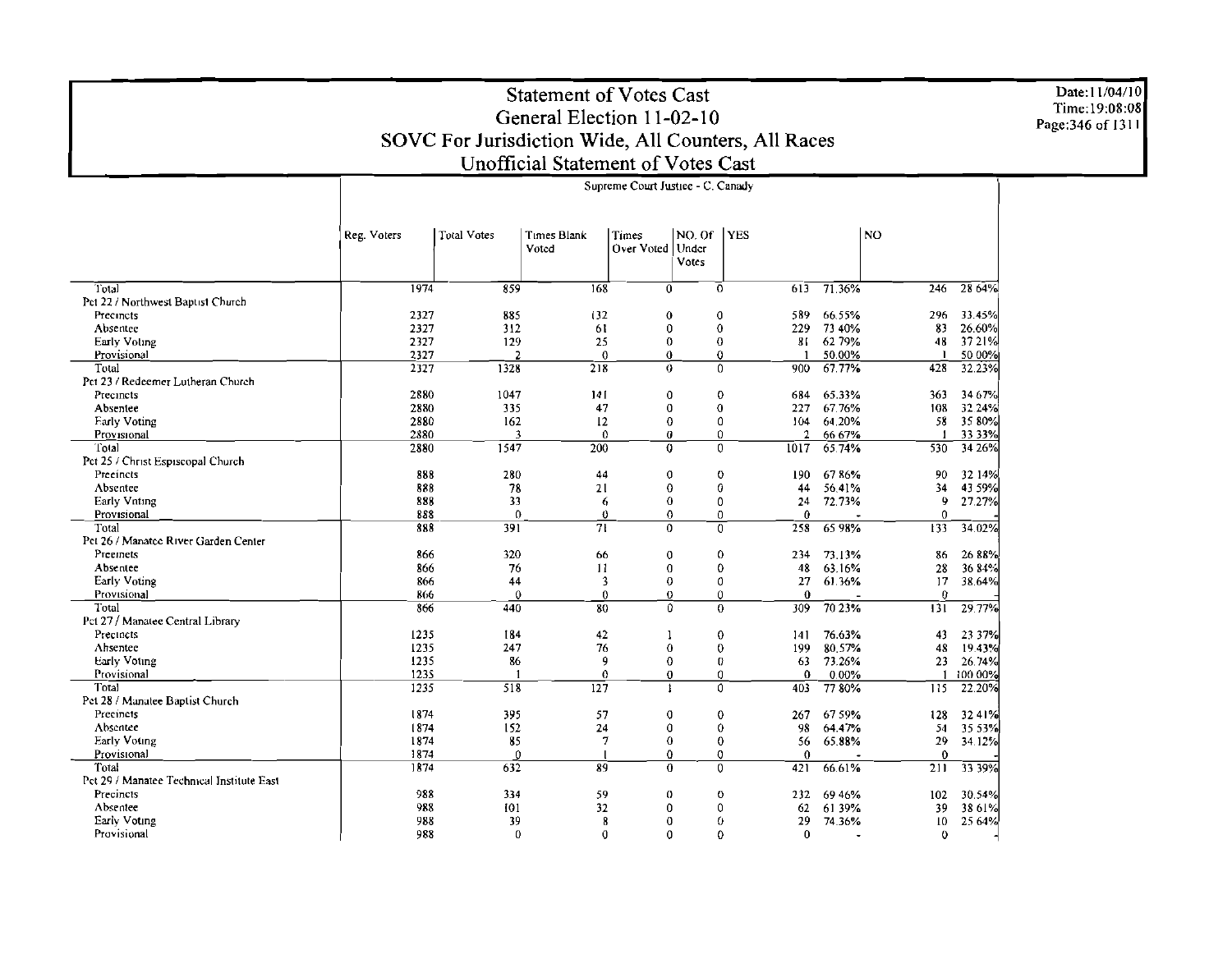# **Precinct Summary**

. Race Audited: Supreme (4. Candidate - Candidat) Precinct Number:  $\angle$  /08

| Candidate Name or Issue Choice      | Voting System<br>Total | Manual Public<br><b>Tally Total</b> | Difference $(+ or -)$ |
|-------------------------------------|------------------------|-------------------------------------|-----------------------|
| $\frac{\bar{y} \leq S}{\Lambda(t)}$ | 506                    |                                     |                       |
|                                     |                        | <u>506</u><br>259                   |                       |
|                                     |                        |                                     |                       |
|                                     |                        |                                     |                       |
|                                     |                        |                                     |                       |
|                                     |                        |                                     |                       |
|                                     |                        |                                     |                       |
|                                     |                        |                                     |                       |
|                                     |                        |                                     |                       |
|                                     |                        |                                     |                       |
|                                     |                        |                                     |                       |
| $\bullet$                           |                        |                                     |                       |
|                                     |                        |                                     |                       |
|                                     |                        |                                     |                       |
|                                     |                        |                                     |                       |
|                                     |                        |                                     |                       |

| Number of ballots overvoted:    |  |
|---------------------------------|--|
| Number of ballots undervoted:   |  |
| Number of questionable ballots: |  |

(Attach a separate Precinct Summary for each precinct audited.)

Rule 1S-5.026 DS-DE 106 (eff. 10-16-08)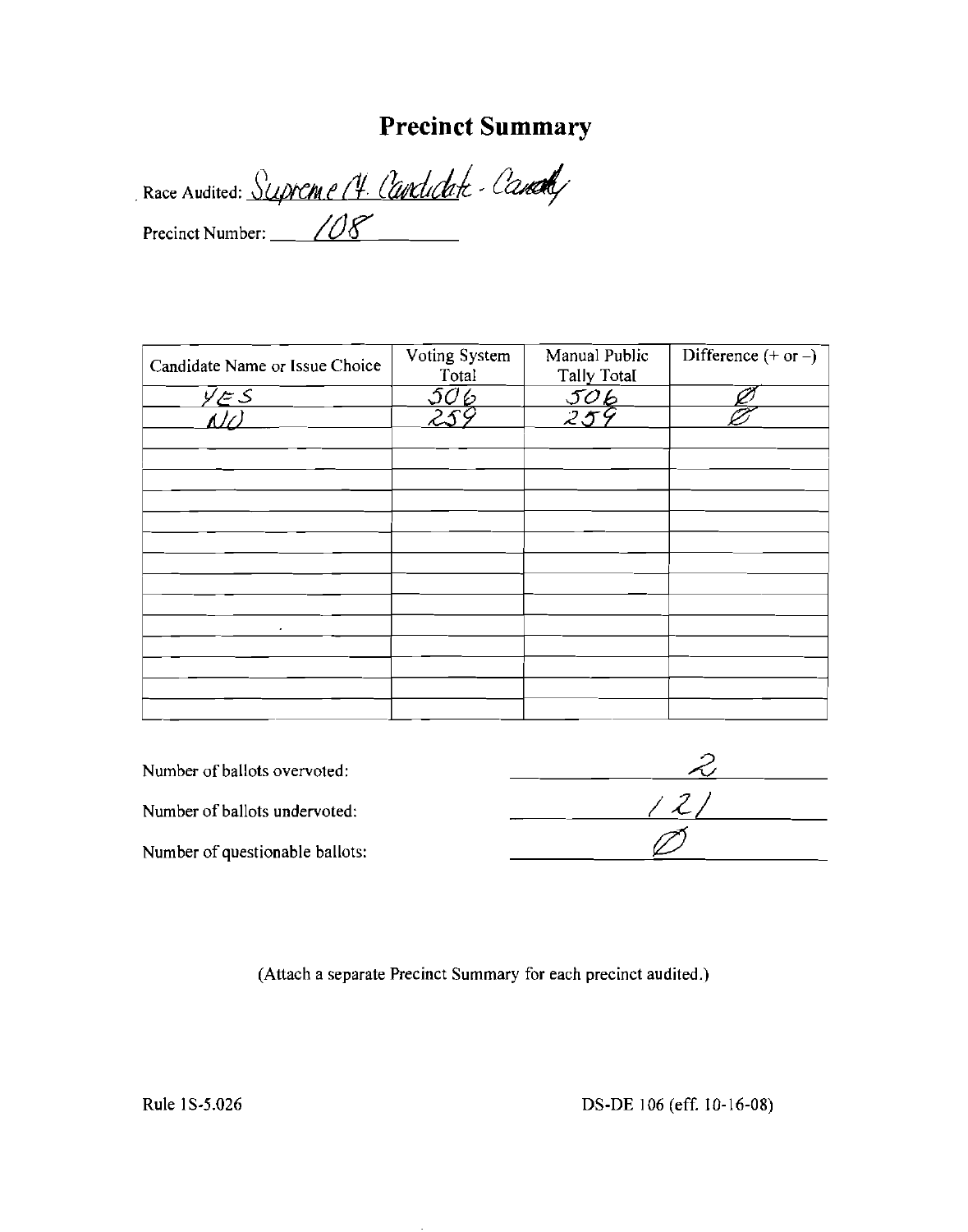### **Audit Team Worksheet Marksense Ballots**

Precinct Number: <u>-100</u><br><u>Ct. Cavdd</u>ote-Canady Race: $\bigcirc$ 

Manatre

Date of Election:  $11 - 2 - 2010$ 

|                           | <b>Manual Audit Tally</b> |                   |               |                  |                          |
|---------------------------|---------------------------|-------------------|---------------|------------------|--------------------------|
| <b>Candidate or Issue</b> | <b>Early Voting (EV)</b>  | Election Day (ED) | Absentee (AB) | Provisional (PV) | <b>Totals</b>            |
| $\blacktriangleright$ :   |                           |                   |               |                  | 506                      |
| NQ.                       | $\boldsymbol{\omega}$     | $\varphi$         | <u>io 7</u>   |                  | 3ء                       |
|                           |                           |                   |               |                  |                          |
|                           |                           |                   |               |                  |                          |
|                           |                           |                   |               |                  |                          |
|                           |                           |                   |               |                  |                          |
|                           |                           |                   |               |                  |                          |
| Write-in Candidates       |                           |                   |               |                  |                          |
| Overvotes                 |                           |                   |               |                  | $\overline{\mathcal{Z}}$ |
| <b>Undervotes</b>         |                           | 47                |               |                  |                          |
| Questionable              |                           |                   |               |                  |                          |

**Audit Team Members:** helle A. Ripp<br>engl L. Comster Printed Name Printed Name

Signature  $\overline{\mathscr{D}\mathscr{G}}$ is Signature

 $\frac{11.15.2010}{\text{Date}}$ 

11-15-2010  $\overline{Date}$ 

Rule 1S-5.026

 $\ddot{\phantom{a}}$ 

County:

DS-DE 105B (eff. 10-16-08)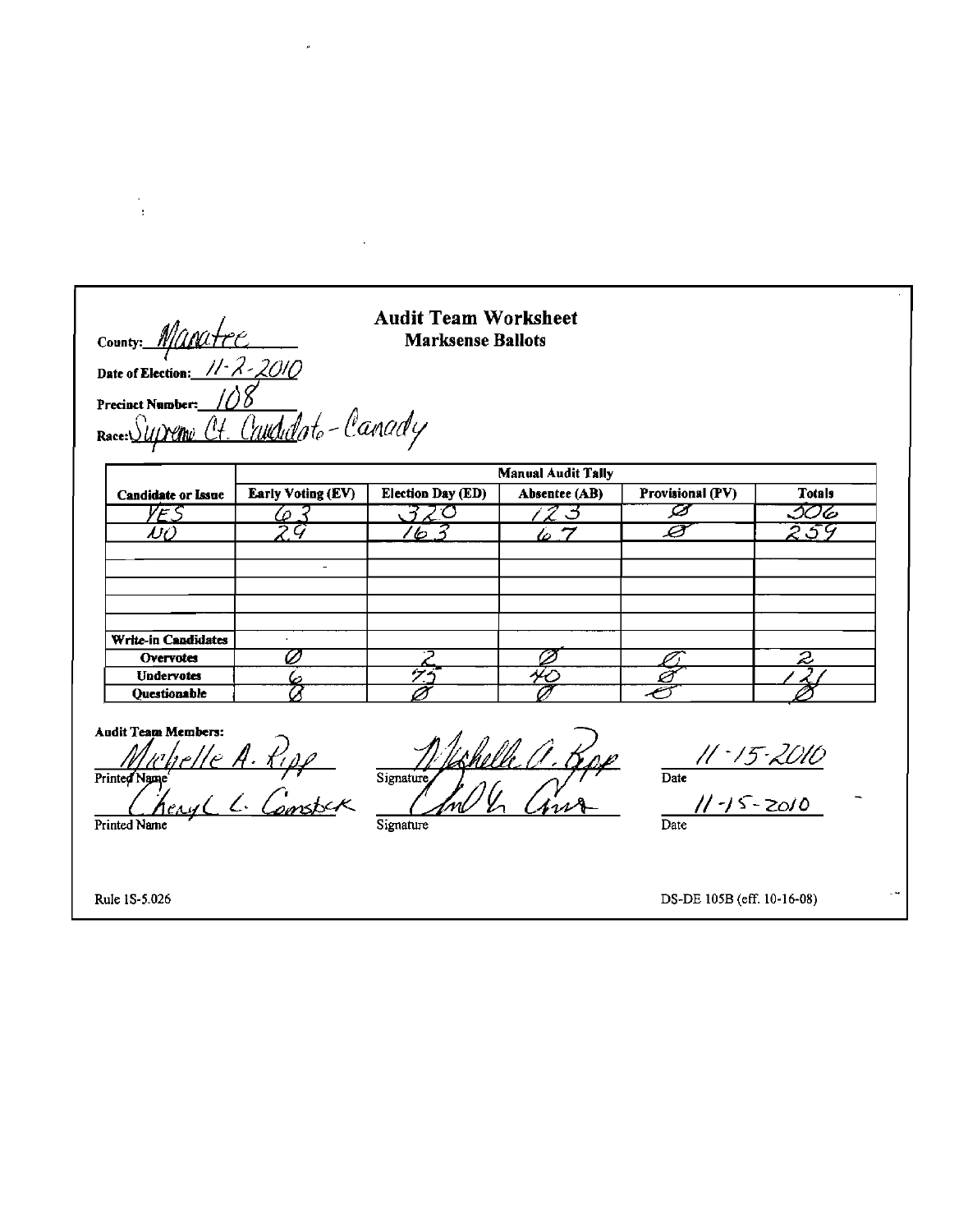| County: Maratee                                  |                          | <b>Audit Team Worksheet</b><br><b>DRE Ballots</b> |                           |                           |
|--------------------------------------------------|--------------------------|---------------------------------------------------|---------------------------|---------------------------|
| Date of Election: 11/2/10<br>Precinct Number: 08 |                          |                                                   |                           |                           |
| preme Cour<br>Race:                              |                          |                                                   |                           |                           |
|                                                  |                          |                                                   | <b>Manual Audit Tally</b> |                           |
| <b>Candidate or Issue</b>                        | <b>Early Voting (EV)</b> | Election Day (ED)                                 | Provisional (PV)          | <b>Totals</b>             |
| PES                                              |                          |                                                   | مب                        |                           |
| No                                               |                          |                                                   |                           |                           |
|                                                  |                          |                                                   |                           |                           |
|                                                  |                          |                                                   |                           |                           |
|                                                  |                          |                                                   |                           |                           |
|                                                  |                          |                                                   |                           |                           |
|                                                  |                          |                                                   |                           |                           |
| Write-in Candidates                              |                          |                                                   |                           |                           |
| <b>Undervotes</b>                                |                          |                                                   |                           |                           |
| Audit Team Members:<br>חמזמ                      |                          |                                                   |                           | عطى                       |
| Printed Name                                     |                          | Signature                                         | Date                      |                           |
| <b>A</b> ner<br>Printed Name                     | ia ne.                   | ances<br>Signature                                | Que<br>Date               | IL IISIO                  |
|                                                  |                          |                                                   |                           |                           |
| Rule 1S-5.026                                    |                          |                                                   |                           | DS-DE 105A (eff. 10-16-08 |

 $\label{eq:2.1} \mathcal{L}(\mathcal{L}^{\text{max}}_{\mathcal{L}}(\mathcal{L}^{\text{max}}_{\mathcal{L}})) \leq \mathcal{L}(\mathcal{L}^{\text{max}}_{\mathcal{L}}(\mathcal{L}^{\text{max}}_{\mathcal{L}}))$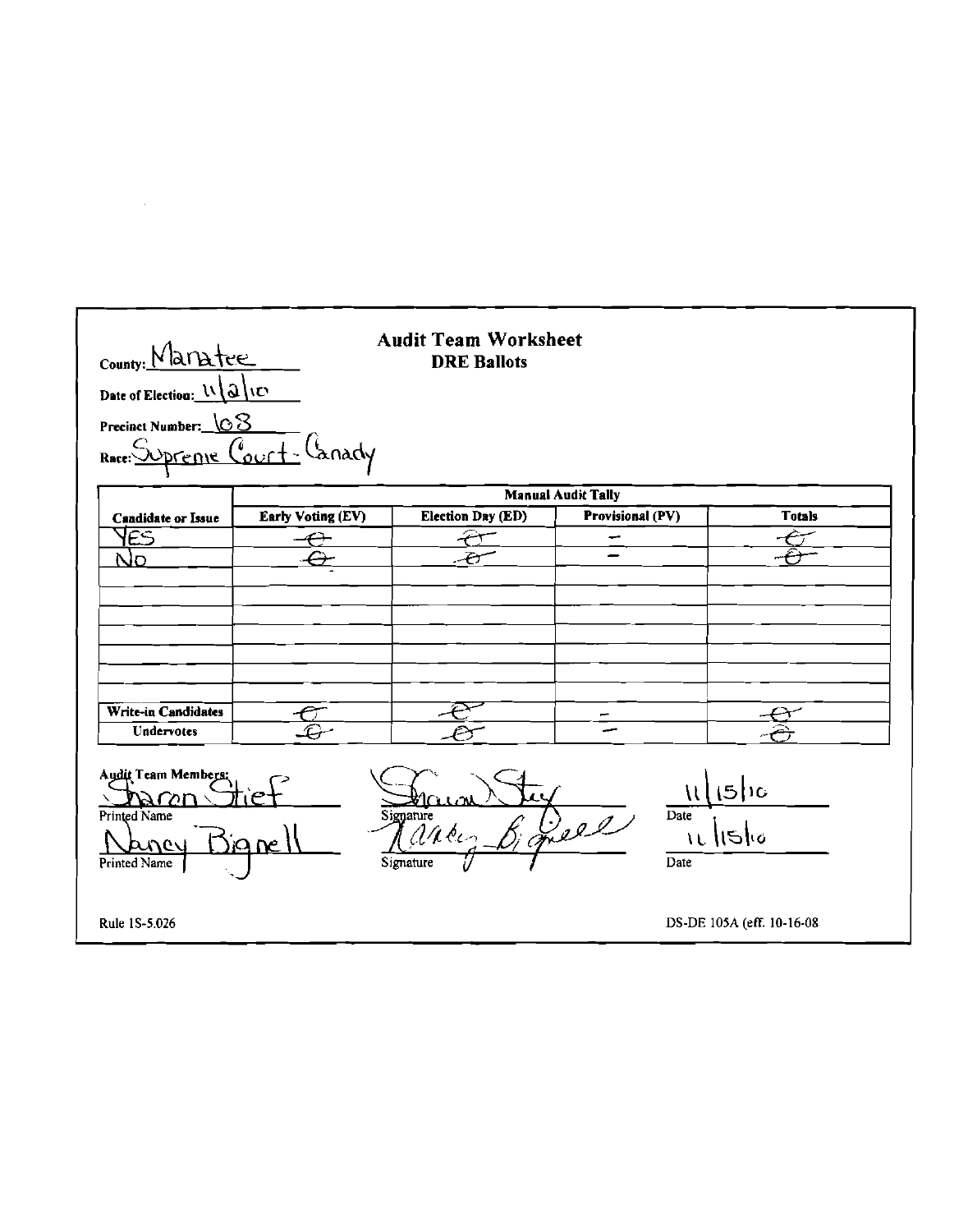Date:11/04/10<br>Time:19:08:08<br>Page:357 of 1311

### **Statement of Votes Cast** General Election 11-02-10 SOVC For Jurisdiction Wide, All Counters, All Races Unofficial Statement of Votes Cast

|                                            | Reg. Voters | <b>Total Votes</b> | Times Blank<br>Voted   | Times<br>Over Voted | NO Of<br>Under<br>Votes | <b>YES</b>       |             |                     | N <sub>O</sub>   |          |
|--------------------------------------------|-------------|--------------------|------------------------|---------------------|-------------------------|------------------|-------------|---------------------|------------------|----------|
|                                            |             |                    |                        |                     |                         |                  |             |                     |                  |          |
| Total                                      | 1347        | $\overline{525}$   | $\overline{\text{83}}$ | 0                   |                         | $\overline{0}$   | 360         | 68.57%              | $\overline{165}$ | 3143%    |
| Pct 106 / Teamsters Local #173             |             |                    |                        |                     |                         |                  |             |                     |                  |          |
| Precincts                                  | 880         | 168                | 17                     | $\theta$            |                         | $\theta$         | 112         | 66.67%              | 56               | 33.33%   |
| Absentee                                   | 880         | 42                 | 3                      | $\Omega$            |                         | $\theta$         | 34          | 80.95%              | 8                | 19.05%   |
| Early Voting                               | 880         | 30                 | -1                     | 0                   |                         | $\boldsymbol{0}$ | 20          | 66.67%              | 10               | 33.33%   |
| Provisional                                | 880         | $\mathbf 0$        | 0                      | $\Omega$            |                         | $\mathbf 0$      | 0           |                     | $\bf{0}$         |          |
| Total                                      | 880         | 240                | 21                     | $\theta$            |                         | $\bf{0}$         | 166         | 69.17%              | 74               | 30.83%   |
| Pct 107 / Perico Bay Club                  |             |                    |                        |                     |                         |                  |             |                     |                  |          |
| Precincts                                  | 568         | 242                | 41                     | $\theta$            |                         | $\boldsymbol{0}$ | 199         | 82.23%              | 43               | 17.77%   |
| Absentee                                   | 568         | 79                 | 31                     | $\bf{0}$            |                         | $\bf{0}$         | 68          | 86.08%              | 11               | 13.92%   |
| Early Voting                               | 568         | 24                 | $\mathbf{I}$           | $\Omega$            |                         | $\mathbf{0}$     | 17          | 70.83%              | 7                | 29 17%   |
| Provisional                                | 568         | $\Omega$           | 0                      | $\theta$            |                         | 0                | 0           |                     | 0                |          |
| Total                                      | 568         | $\overline{345}$   | $\overline{73}$        | $\bf{0}$            |                         | $\Omega$         | 284         | 82 32%              | 61               | 17.68%   |
| Pct 108 / Drive In United Methodist Church |             |                    |                        |                     |                         |                  |             |                     |                  |          |
| Precincts                                  | 1561        | 483                | 75                     | $\overline{2}$      |                         | 0                | 320         | 66.25%              | 163              | -33 75%l |
| Absentec                                   | 1561        | 190                | 40                     | $\mathbf 0$         |                         | $\bf{0}$         | 123         | 64.74%              | 67               | 35.26%   |
| Early Voting                               | 1561        | 92                 | 6                      | $\mathbf{0}$        |                         | $\bf{0}$         | 63          | 68.48%              | 29               | 31 52%   |
| Provisional                                | 1561        | $\theta$           | 0                      | $\Omega$            |                         | $\theta$         | $\Omega$    |                     | $\Omega$         |          |
| Total                                      | 1561        | 765                | $\overline{121}$       | $\overline{2}$      |                         | 0                | 506         | $66\overline{14\%}$ | 259              | 33.86%   |
| Pct 109 / Imperial Lakes Clubhouse         |             |                    |                        |                     |                         |                  |             |                     |                  |          |
| Preemets                                   | 1426        | 591                | 81                     | $\theta$            |                         | 0                | 414         | 70.05%              | 177              | 29 95%   |
| Absentee                                   | 1426        | 147                | 28                     | 0                   |                         | 0                | 112         | 76.19%              | 35               | 23.81%   |
| Early Voting                               | 1426        | 52                 | 9                      | 0                   |                         | 0                | 28          | 53 85%              | 24               | 46.15%   |
| Provisional                                | 1426        | $\Omega$           | $\theta$               | $\theta$            |                         | $\theta$         | $\Omega$    |                     | $\theta$         |          |
| Total                                      | 1426        | 790                | 118                    | $\Omega$            |                         | $\Omega$         | 554         | 70.13%              | 236              | 29.87%   |
| Pet 110 / River Wilderness Country Club    |             |                    |                        |                     |                         |                  |             |                     |                  |          |
| Precincts                                  | 1183        | 522                | 104                    | $\theta$            |                         | $\bf{0}$         | 369         | 70.69%              | 153              | 29.31%   |
| Absentee                                   | 1183        | 156                | 31                     | $\bf{0}$            |                         | $\bf{0}$         | 111         | 71.15%              | 45               | 28 85%   |
| Early Voting                               | 1183        | 62                 | 14                     | $\bf{0}$            |                         | $\mathbf 0$      | 43          | 69 35%              | 19               | 30 65%   |
| Provisional                                | 1183        |                    | $\mathbf{0}$           | $\mathbf 0$         |                         | 0                | $\mathbf 0$ | 0.00%               |                  | 100.00%  |
| Total                                      | 1183        | 741                | 149                    | $\overline{0}$      |                         | $\overline{0}$   | 523         | 70.58%              | 218              | 29 42%   |
| Pct 112 / New Beginnings                   |             |                    |                        |                     |                         |                  |             |                     |                  |          |
| Precincts                                  | 1450        | 464                | 38                     | $\bf{0}$            |                         | $\mathbf 0$      | 295         | 63 58%              | 169              | 36 42%   |
| Absentce                                   | 1450        | 117                | 15                     | $\mathbf 0$         |                         | $\bf{0}$         | 73          | 62 39%              | 44               | 37.61%   |
| <b>Early Voting</b>                        | 1450        | 70                 | 10                     | $\bf{0}$            |                         | $\bf{0}$         | 53.         | 75.71%              | 17               | 24 29%   |
| Provisional                                | 1450        |                    | $\Omega$               | 0                   |                         | $\bf{0}$         |             | 100 00%             | $\theta$         | 0.00%    |
| Total                                      | 1450        | 652                | 63                     | $\theta$            |                         | 0                | 422         | 6472%               | 230              | 35.28%   |
| Pct 113 / The Gardens                      |             |                    |                        |                     |                         |                  |             |                     |                  |          |
| Precincts                                  | 724         | 327                | 67                     | $\theta$            |                         | $\theta$         | 224         | 68 50%              | 103              | 31 50%   |
| Absentce                                   | 724         | 56                 | 22                     | $\bf{0}$            |                         | $\bf{0}$         | 37          | 66.07%              | $\overline{19}$  | 33.93%   |
| <b>Early Voting</b>                        | 724         | 16                 | $\theta$               | $\theta$            |                         | $\theta$         | 13          | 81.25%              | 3                | 18.75%   |
| Provisional                                | 724         | $\theta$           | $\Omega$               | $\theta$            |                         | $\theta$         | $\mathbf 0$ |                     | 0                |          |
|                                            |             |                    |                        |                     |                         |                  |             |                     |                  |          |

#### Supreme Court Justice - C. Canady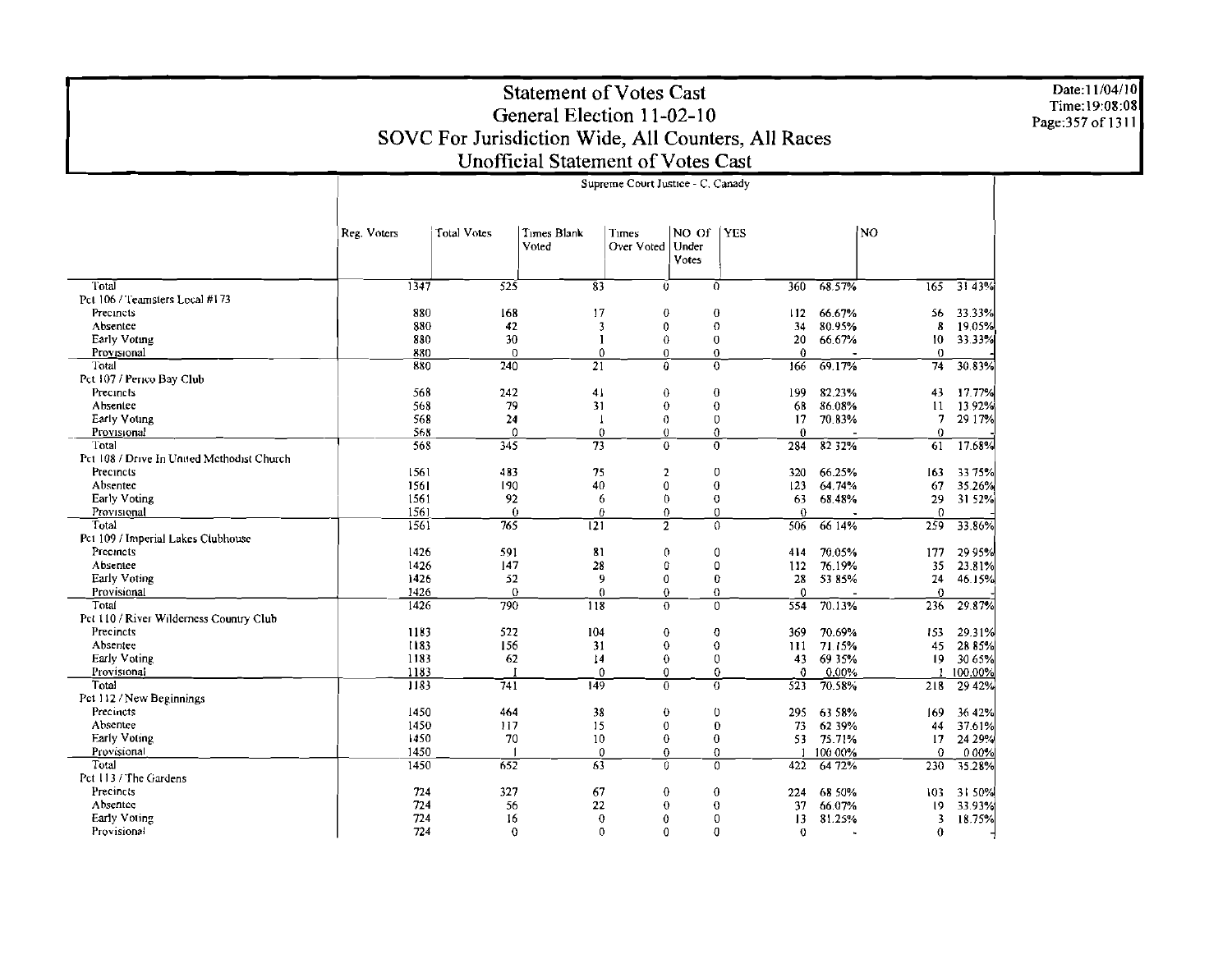## **Precinct Summary**

Race Audited: Supreme Court - Canady Precinct Number:  $\boxed{\underline{99}}$ 

| Candidate Name or Issue Choice | Voting System<br>Total | Manual Public<br>Tally Total | Difference $(+$ or $-)$ |
|--------------------------------|------------------------|------------------------------|-------------------------|
| ES                             |                        |                              | ť2                      |
|                                | $\eta$                 | ્∂,<br>J)                    |                         |
|                                |                        |                              |                         |
|                                |                        |                              |                         |
|                                |                        |                              |                         |
|                                |                        |                              |                         |
|                                |                        |                              |                         |
|                                |                        |                              |                         |
|                                |                        |                              |                         |
|                                |                        |                              |                         |
|                                |                        |                              |                         |
|                                |                        |                              |                         |
|                                |                        |                              |                         |
|                                |                        |                              |                         |
|                                |                        |                              |                         |
|                                |                        |                              |                         |

| Number of ballots overvoted:    |  |
|---------------------------------|--|
| Number of ballots undervoted:   |  |
| Number of questionable ballots: |  |

(Attach a separate Precinct Summary for each precinct audited.)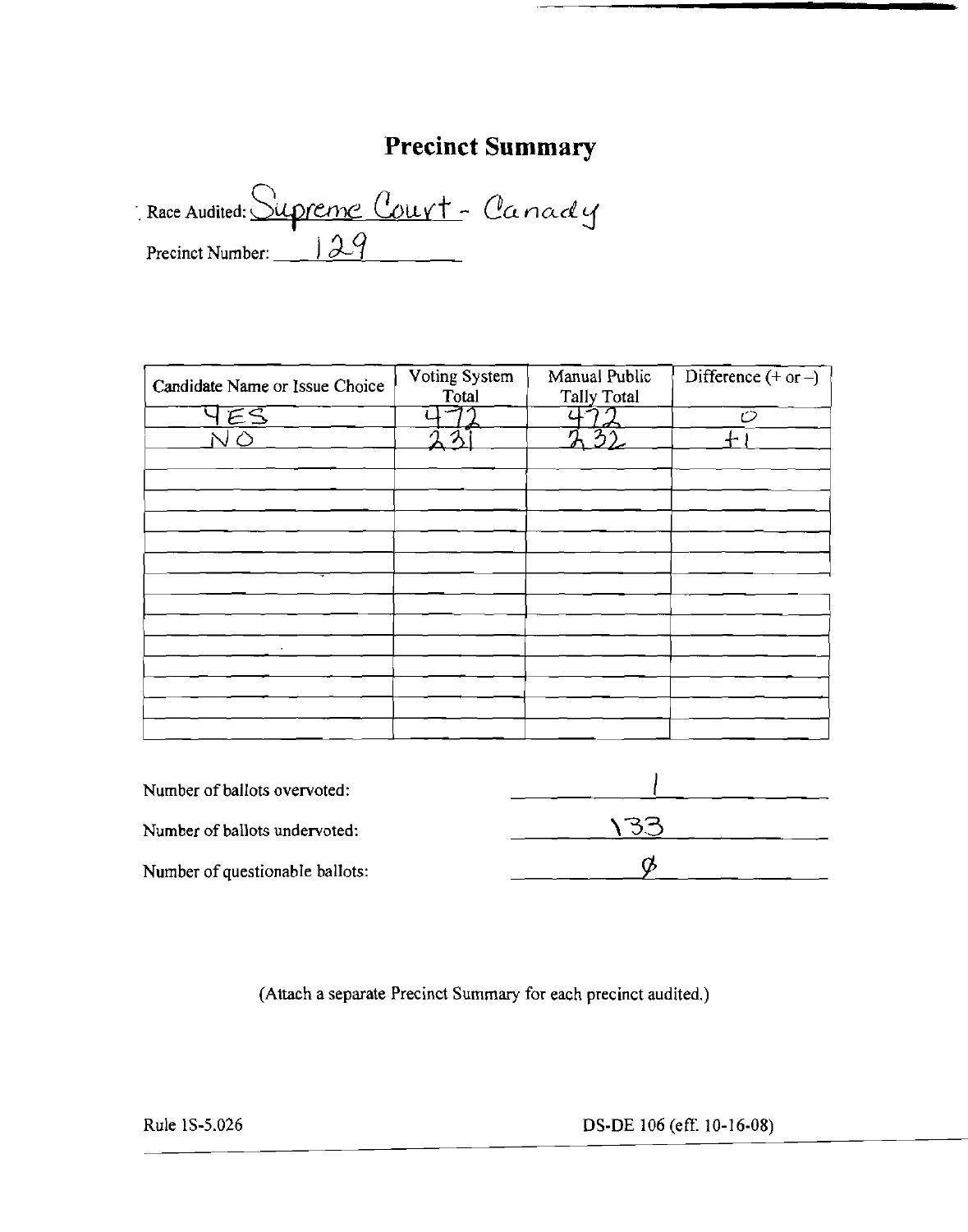| County: Manatee                                 | <b>Audit Team Worksheet</b>                               |                  |                                                                                                 |               |  |  |  |
|-------------------------------------------------|-----------------------------------------------------------|------------------|-------------------------------------------------------------------------------------------------|---------------|--|--|--|
|                                                 |                                                           |                  |                                                                                                 |               |  |  |  |
|                                                 |                                                           |                  |                                                                                                 |               |  |  |  |
|                                                 |                                                           |                  |                                                                                                 |               |  |  |  |
|                                                 |                                                           |                  |                                                                                                 |               |  |  |  |
| Early Voting (EV)                               | <b>Election Day (ED)</b>                                  | Absentee (AB)    | Provisional (PV)                                                                                | <b>Totals</b> |  |  |  |
|                                                 |                                                           | $\overline{8}$ í |                                                                                                 | 472 グ         |  |  |  |
|                                                 | 68                                                        | 46               | سخت                                                                                             |               |  |  |  |
|                                                 |                                                           |                  |                                                                                                 |               |  |  |  |
|                                                 |                                                           |                  |                                                                                                 |               |  |  |  |
|                                                 |                                                           |                  |                                                                                                 |               |  |  |  |
|                                                 |                                                           | <u> P</u>        |                                                                                                 |               |  |  |  |
| $\overline{\mathscr{E}}$                        |                                                           |                  |                                                                                                 |               |  |  |  |
| $\overline{\mathcal{Z}}$<br>$\bar{\mathcal{C}}$ | 74<br>s                                                   | 37<br>.B         |                                                                                                 | 3             |  |  |  |
|                                                 | Date of Election: $11 - 2 - 2010$<br>Precinct Number: 129 | 356              | <b>Marksense Ballots</b><br>Race: Supreme Court Candidate - Canady<br><b>Manual Audit Tally</b> |               |  |  |  |

A. Cobb Printed Name

 $\hat{\mathcal{A}}$ 

 $\mathcal{A}$ 

RCSE Signature

 $\frac{11/15/10}{\frac{1}{\text{Date}}$ 

Rule 1S-5.026

 $\cdot$ 

DS-DE 105B (eff. 10-16-08)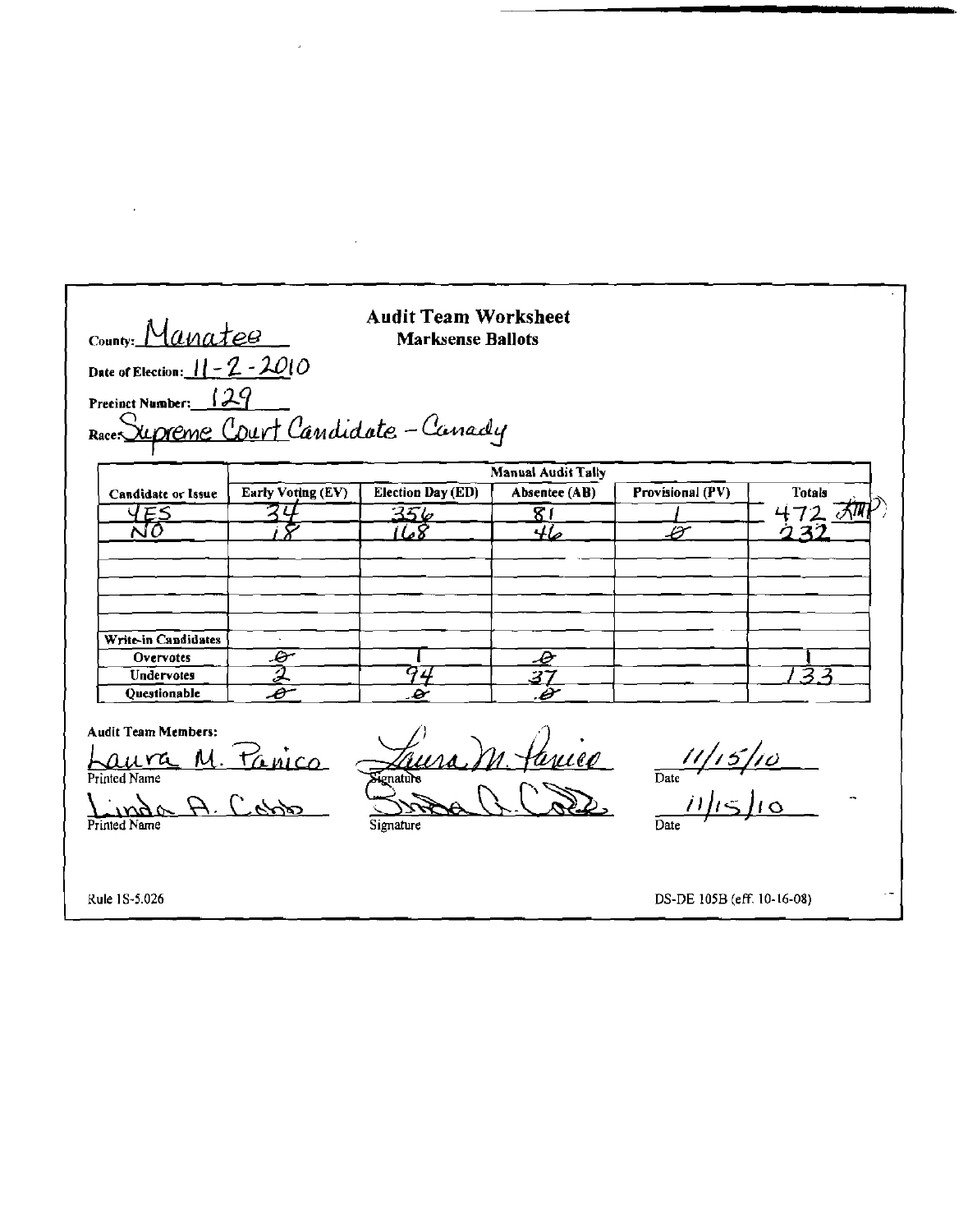| County: Manatee                                                                                                                                                                                         |                            | <b>Audit Team Worksheet</b><br><b>DRE Ballots</b> |                  |                           |  |  |  |  |
|---------------------------------------------------------------------------------------------------------------------------------------------------------------------------------------------------------|----------------------------|---------------------------------------------------|------------------|---------------------------|--|--|--|--|
| Date of Election: $\lfloor \sqrt{2} \rfloor$ (O                                                                                                                                                         |                            |                                                   |                  |                           |  |  |  |  |
| Precinct Number: 129                                                                                                                                                                                    |                            |                                                   |                  |                           |  |  |  |  |
| Woreme<br>Race:                                                                                                                                                                                         | ∹our <del>t</del><br>anady |                                                   |                  |                           |  |  |  |  |
|                                                                                                                                                                                                         | <b>Manual Audit Tally</b>  |                                                   |                  |                           |  |  |  |  |
| <b>Candidate or Issue</b>                                                                                                                                                                               | Early Voting (EV)          | Election Day (ED)                                 | Provisional (PV) | <b>Totals</b>             |  |  |  |  |
| ES                                                                                                                                                                                                      | $\boldsymbol{\mathcal{P}}$ | ల∕                                                |                  | $\widehat{\mathcal{E}}$   |  |  |  |  |
| $\Delta$                                                                                                                                                                                                |                            | ⊘                                                 |                  |                           |  |  |  |  |
|                                                                                                                                                                                                         |                            |                                                   |                  |                           |  |  |  |  |
|                                                                                                                                                                                                         |                            |                                                   |                  |                           |  |  |  |  |
|                                                                                                                                                                                                         |                            |                                                   |                  |                           |  |  |  |  |
|                                                                                                                                                                                                         |                            |                                                   |                  |                           |  |  |  |  |
|                                                                                                                                                                                                         |                            |                                                   |                  |                           |  |  |  |  |
| Write-in Candidates                                                                                                                                                                                     | ాలా                        | $\vartheta$                                       |                  |                           |  |  |  |  |
| Undervotes                                                                                                                                                                                              | Ð                          | Ð                                                 |                  |                           |  |  |  |  |
| Audit Feam Members:<br>15/6<br>₩<br>ຕ≀ດນ<br>ЭU<br><b>Printed Name</b><br>Date<br>Signature<br>grell<br>氐<br>a wu<br><b>IQNE</b><br>$\overline{0}$<br>$\mathcal{L}$<br>Printed Name<br>Signature<br>Date |                            |                                                   |                  |                           |  |  |  |  |
| Rule 1S-5.026                                                                                                                                                                                           |                            |                                                   |                  | DS-DE 105A (eff. 10-16-08 |  |  |  |  |